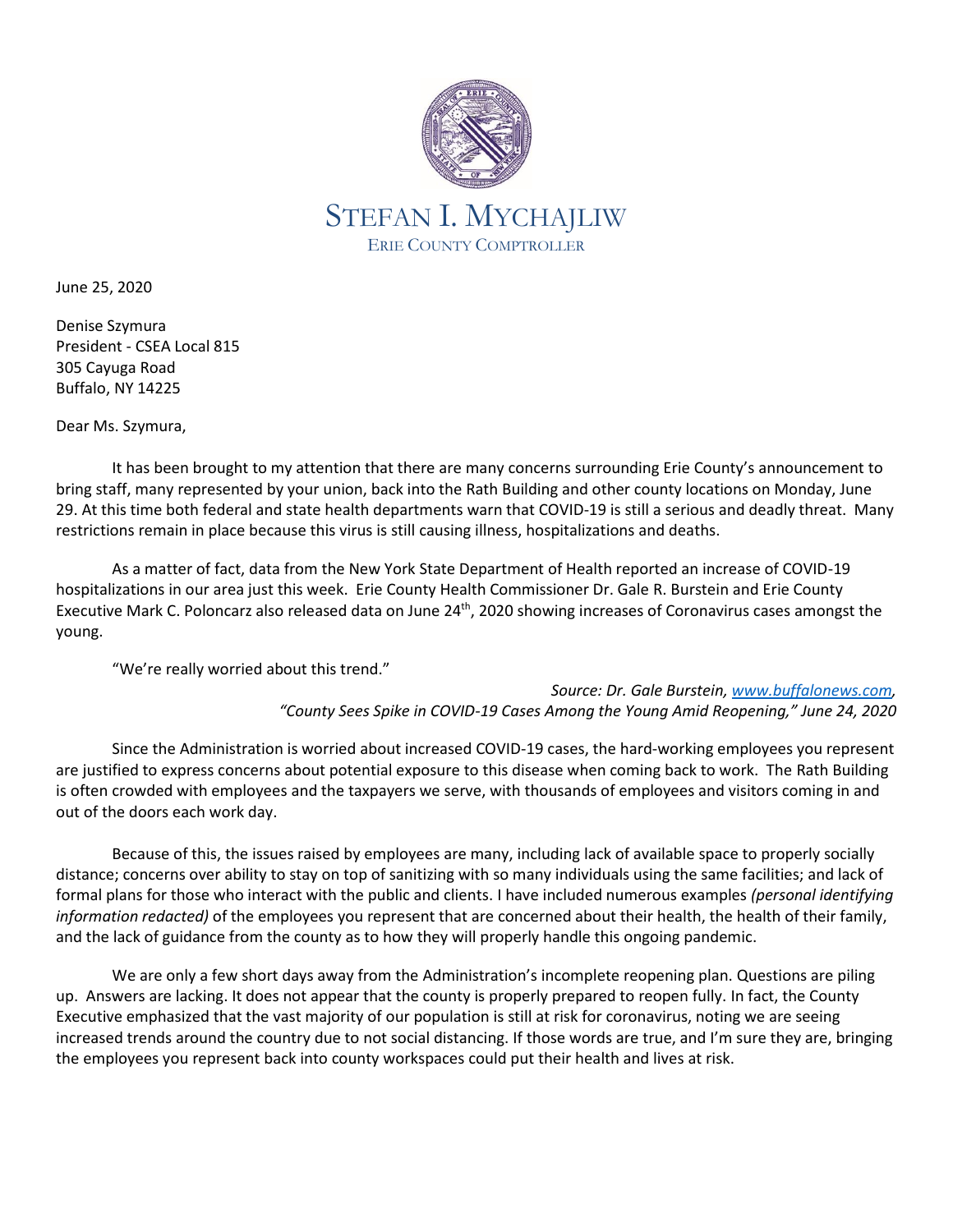Everything considered, I firmly believe that the county must adopt a permanent remote workplace model that allows employees who have the ability to work from home to do so. We are seeing the City of Buffalo, IRS, local private companies, and even large national businesses, including Twitter, announce they are shifting to remote workplace models. This helps protect employees' health and safety, while still doing the people's work. I see no reason why those employees who can productively work from home must congregate in the Rath Building and other county buildings.

Thank you for your attention to this matter. I'm happy to work collaboratively with your union and the Administration to maintain the status quo of having our employees that can, work remotely. Their lives and the lives of their loved ones depend on it. The last thing we need is to bring back employees to the workforce too soon, when we don't even need to in the first place, needlessly infecting them and the people around them with a deadly disease.

Sincerely,

STEFAN I. MYCHAJLIW Erie County Comptroller

CC: Rich Canazzi, President, AFSCME Local 1095 Brian Dickman, President, Teamsters Local 264 Gary Wilson, Esq., Commissioner, Erie County Department of Labor Relations Dr. Gale Burstein, Commissioner, Erie County Health Department Marie Cannon, Commissioner, Erie County Department of Social Services Timothy Hogues, Commissioner, Erie County Personnel Department William Geary, Commissioner, Erie County Department of Public Works Howard Zucker, M.D., Commissioner, New York State Department of Health

Enclosure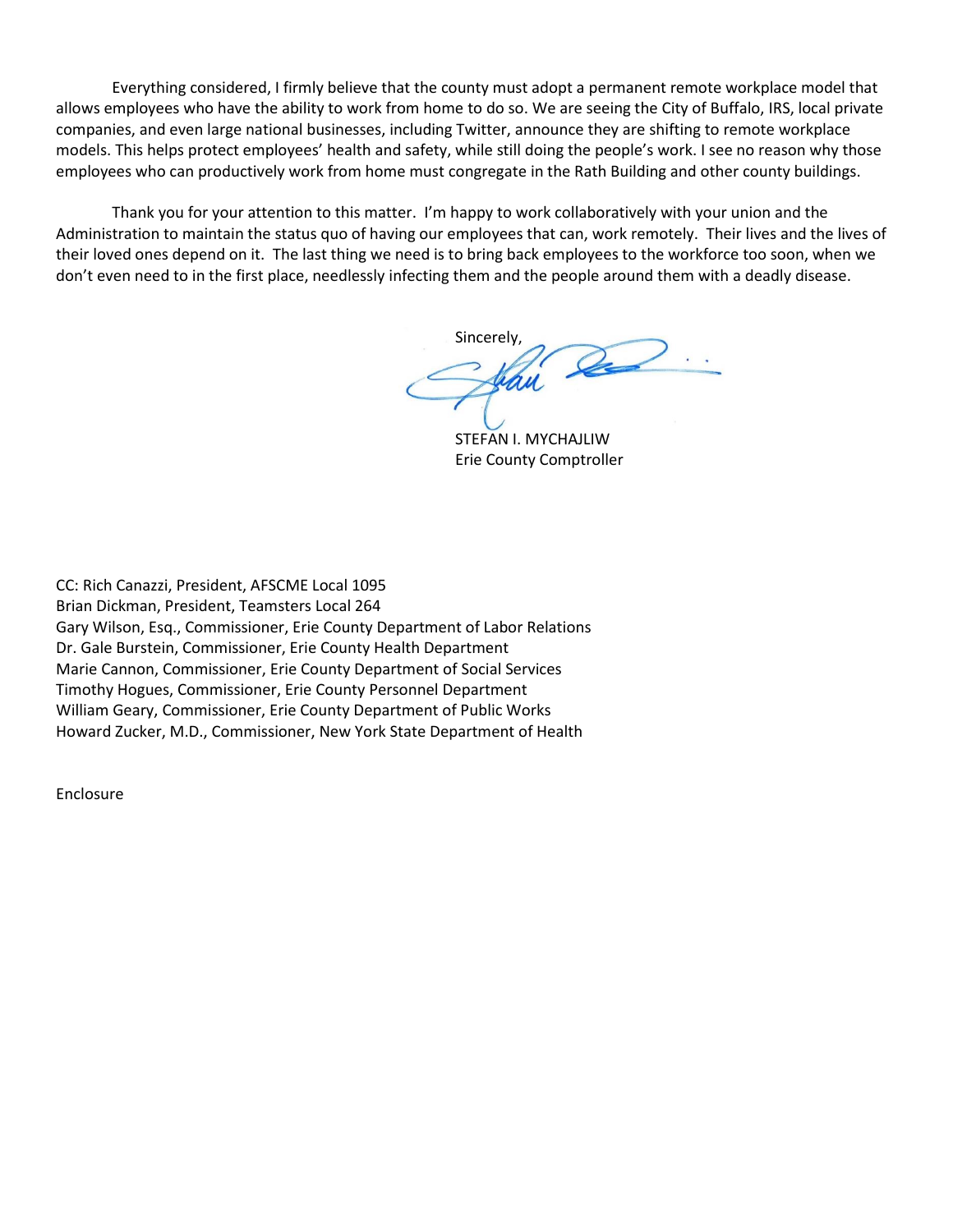#### **EXAMPLE LETTER 1**

**From:** Red. 2008 **Reduced Articles**  $\leq$  **@gmail.com> Sent:** Monday, June 22, 2020 **To:** Mychajliw, Stefan <Stefan.Mychajliw@erie.gov> **Subject:** Open Letter wrt reopening the Rath building

# **AN OPEN LETTER TO ERIE COUNTY EXECUTIVE MARK POLONCARZ**

#### **Why work-from-home should continue in the face on an ongoing global pandemic**

The appeal to tradition is tempting. It's easier to say "we've always done it this way" than to adapt to a changing world. In these unprecedented times, that appeal to tradition has the potential to be fatally flawed.

Erie County policy forbids remote work - an antiquated clause that was written without the faintest whisper of a global pandemic. It was only when Governor Cuomo enacted New York State on PAUSE that the thousands of nervous Erie County employees were permitted to go to the safety of their homes to serve the county remotely.

And while we have flattened the curve, that does not mean the world has returned to normal.

The leaders of the County seem to be appealing to tradition by forcing Erie County employees to return to a crowded and at-full-capacity office. Again, the old fallacy of "we've always done it this way" has been the stated reasoning.

Nevermind that little has changed. Thankfully hospitalizations have continued to decline locally, however, there is no vaccine, and COVID-19 is still circulating in our communities and large gathering places like the 16-floor Rath building.

Furthermore, the County should be prepared for the inevitable spike in cases, which has already been seen in states across the country that reopened earlier than NYS, and should share that preparedness plan with staff.

Countless employees have expressed their fear, anxiety, and complete lack of understanding on the logic of returning to a crowded workplace, which will inevitably reduce the efficacy of social distancing. The oft-cited explanation is "policy doesn't allow for work from home." Case closed. No further discussion. In the midst of a global pandemic, this is not an acceptable form of communication.

As highlighted in a recent Buffalo News [article,](https://buffalonews.com/2020/05/22/slow-and-steady-office-leaders-in-no-hurry-to-rush-back-to-work/) other large local employers including Rich Products, M&T Bank, and Geico are permitting employees to continue their remote work, as are countless other national employers. As a Rich Products spokesman stated in the article, "we just don't see any reason to rush our folks back into the office. Taking any undue risk at this point is simply not prudent."

It is important to note that Erie County employees have been efficiently (and successfully) working from home since March 17th. The projects, processes, and services that residents have come to expect have not stopped or suffered. Many of us have actually become more productive without the distractions of a busy office. There simply is not any apparent benefit, to the County or its residents, to having non-essential employees return to a crowded office building when their work productivity would not improve.

While the County has publicly and rightly touted the importance of social distancing and avoiding large gatherings whenever possible, its messaging should match its practices with its own employees and workplace.

In his inaugural address, Mr. Poloncarz stated that "a government is concerned with the welfare of those it represents, all of its citizens, not just taxpayers." This fact was reiterated last month, when Mr. Poloncarz again stated that he represents, above all, the people of Erie County. I would then ask, County Executive, that you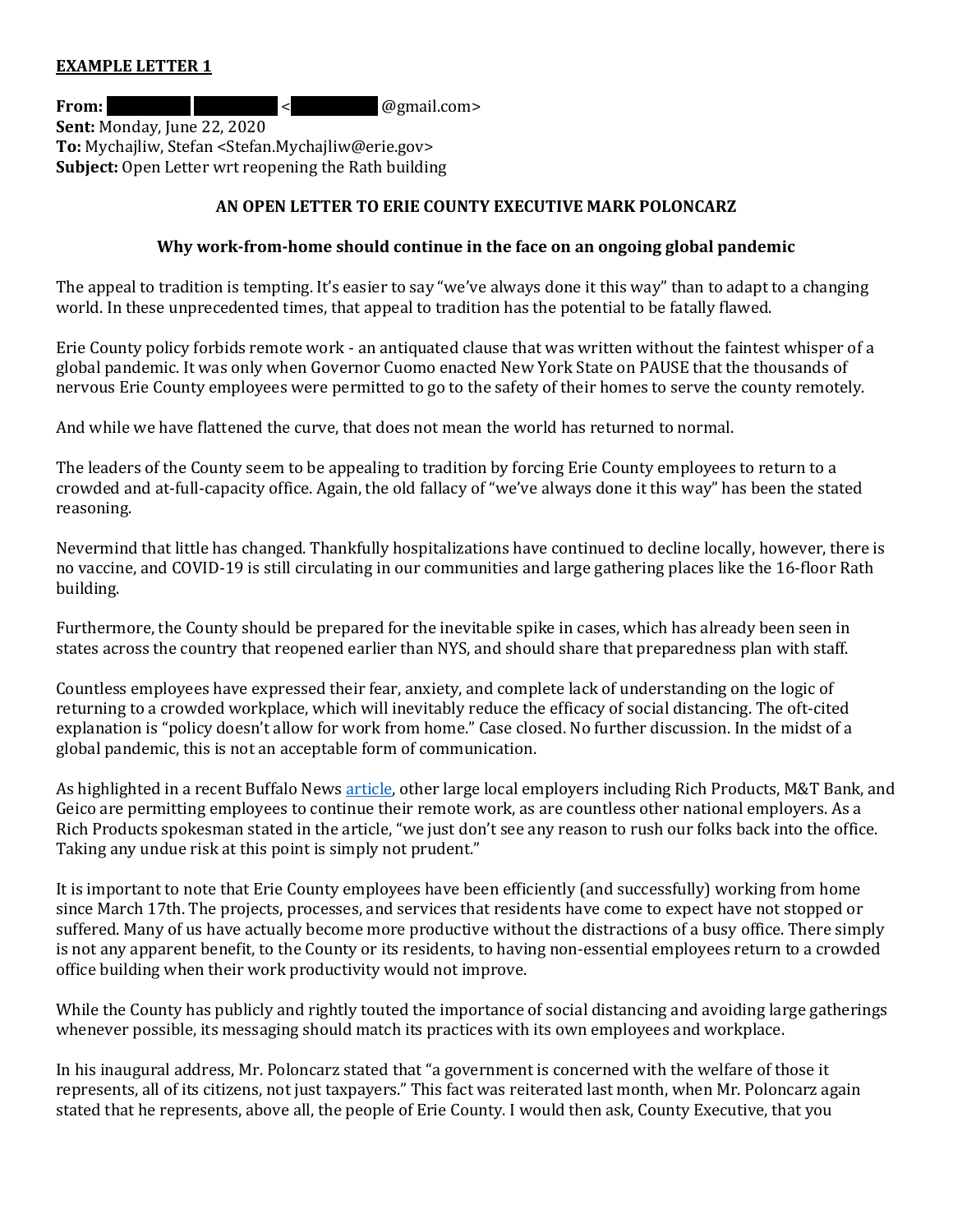remember the employees of Erie County are also the people of Erie County. We are your constituents and taxpayers and we are proud of your invaluable leadership during this crisis.

Mr. Poloncarz has made it a point to address mental health issues during the pandemic, informing us recently that anxiety is normal and directing residents to ask for help when needed. At your advice, we are asking for help. We are asking that you remember our interests and allow us to continue to remain safe at home and work remotely.

To the Erie County administration and CSEA Local 815, we ask that you work together to amend policy and immediately allow remote work.

"We've always done it that way" is invalid in the face of the COVID-19 pandemic.

Concerned Erie County Employees

# **EXAMPLE LETTER 2**

**From:**  $\leq$  **@gmail.com> Sent:** Tuesday, June 23, 2020 **To:** Mychajliw, Stefan **Subject:** Re: Open Letter wrt reopening the Rath building

Stefan,

Thank you for your response. The biggest thing you could do to help would be to again raise your voice in support of County employees regarding these issues. We feel that we are not being heard by the County Executive, the Legislature or the union and the question and concerns listed below have either been ignored or not adequately addressed.

- Can the County Executive give us an answer on why he is abruptly forcing employees to physically return to a crowded office? The only answer we have gotten is that remote work is not in the contract so it's not allowed anymore. Just because it's not in the contract doesn't mean it makes sense. We have proven our ability to successfully complete our work from home like many other office workers. Please call on the County Executive and Legislature to be reasonable and work in good faith with employees to at least give us the option of working from home. This administration has simply ignored these requests so far.

- Have any Rath Building employees tested positive for COVID-19? What is the administration's plan for when a positive case occurs and will employees be informed? What happens if an employee or someone in their house tests positive, will they be forced to use sick time to quarantine? Why not let them work from home if they can? We have gotten inadequate responses to these questions and we are concerned about the lack of communication regarding this, which goes against the County Executive's public messaging during the pandemic. The administration should be as transparent as possible. They need to have answers to these questions **before** people are forced back to the building.

- Is the County adequately prepared to maintain a safe workplace once the building is full of employees and members of the public? What has actually changed since March when the Rath Building had an inadequate cleaning staff and a bedbug problem that has somehow still not been fixed. Many employees share tight workspaces. Why are these people being forced to sit together when the administration is telling the public to socially distance whenever they can?

If you could please use your voice to raise the above concerns of many county employees we would be very grateful. We are contacting you anonymously because we have already faced backlash for raising these questions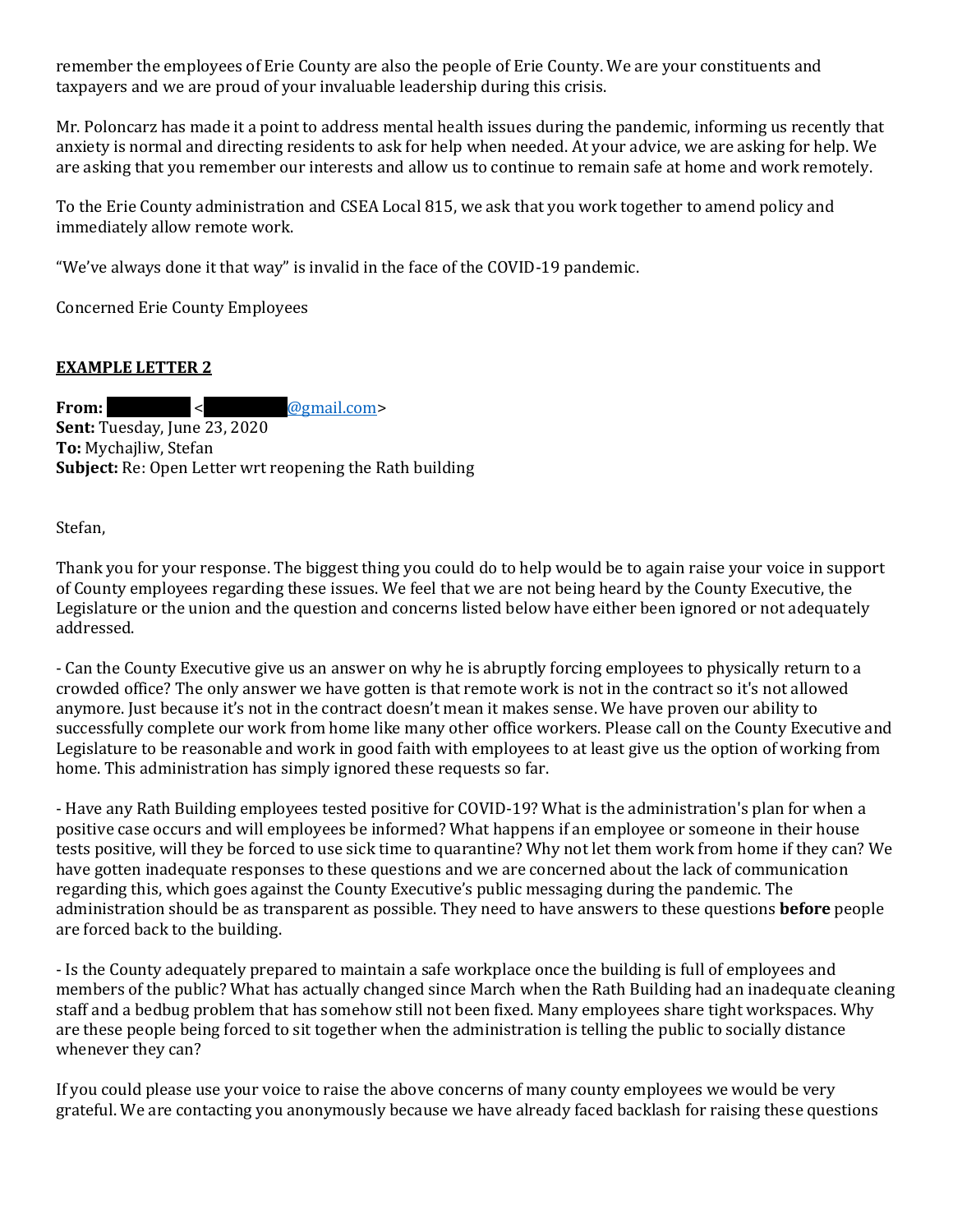and worry about further retribution. We're frustrated and we think the taxpayers of Erie County should know about the questions we are raising, the lack of response we have gotten and the potential danger that employees and members of the public would unnecessarily be exposed to at the Rath Building.

We are civil servants, not political appointees. We have served Erie County residents under multiple administrations, and want to keep providing these services in the most effective way we can. But forcing us to return to a fully occupied building without even an option to work from home will not accomplish this.

Thank you for standing up for County employees.

# **EXAMPLE LETTER 3**

From: **Sent:** Tuesday, June 23, 2020 **To:** Mychajliw, Stefan **Subject:** 6/29/20

Hi there.

I just wanted to reach out to you on behalf of myself, my Redachted, and coworkers including supervision about returning into the building on June 29th.

I am sure I am not the first to bring forth concerns but I just wanted to give you a little bit of my background that also leads me to have concerns about the safety and well-being of actually everyone that will be coming back.

I am a primary caregiver of **REDACTED REDACTED REDACTED REDACTED REDACTED REDACTED REDACTED REDACTED REDACTED REDACTED REDACTED REDACTED REDACTED VIOLET VIOLET VIOLET VIOLET STATED STATED STATED STATED STATED STATED STATED** vigilant with keeping **REDACTED REDACTED Safe as well as myself during this pandemic.** I went out of work  $R$  has stage four lung cancer and I was primary caregiver. I could not risk bringing anything into their household. I burned through all my time off as it was a priority to be with them when they needed me most.

I submitted all and any medical documentation that would back me up in my decision to stay at home with my parents. The reded 24 hour care and I was lucky enough to provide it . Redacted away a week ago, I spend my time with my REDACTED passed away a week ago, I spend my time with my . I was shocked at the email last week about going back into the

building.

I immediately contacted the department of people with disabilities as I was in the same boat and I can get medical documentation that being in the building with people that may have been exposed to covid 19 or carries puts me and my family in a very dangerous position. I was told there are no exemptions this time around.

This time around? This wave is not over, people are still getting sick and carrying covid 19.

My point is everyone has a story, a family to protect and Erie county does not seem to take any of that into consideration. I know the world has to start turning again, but working from home is working. My department is in compliance, the work is getting done and most importantly my family is safe. I have numerous friends and coworkers that have stories and I believe respectively they need to be heard. We are individuals and we are scared and no one feels as if the Rath building is ready to have everyone return at full staff.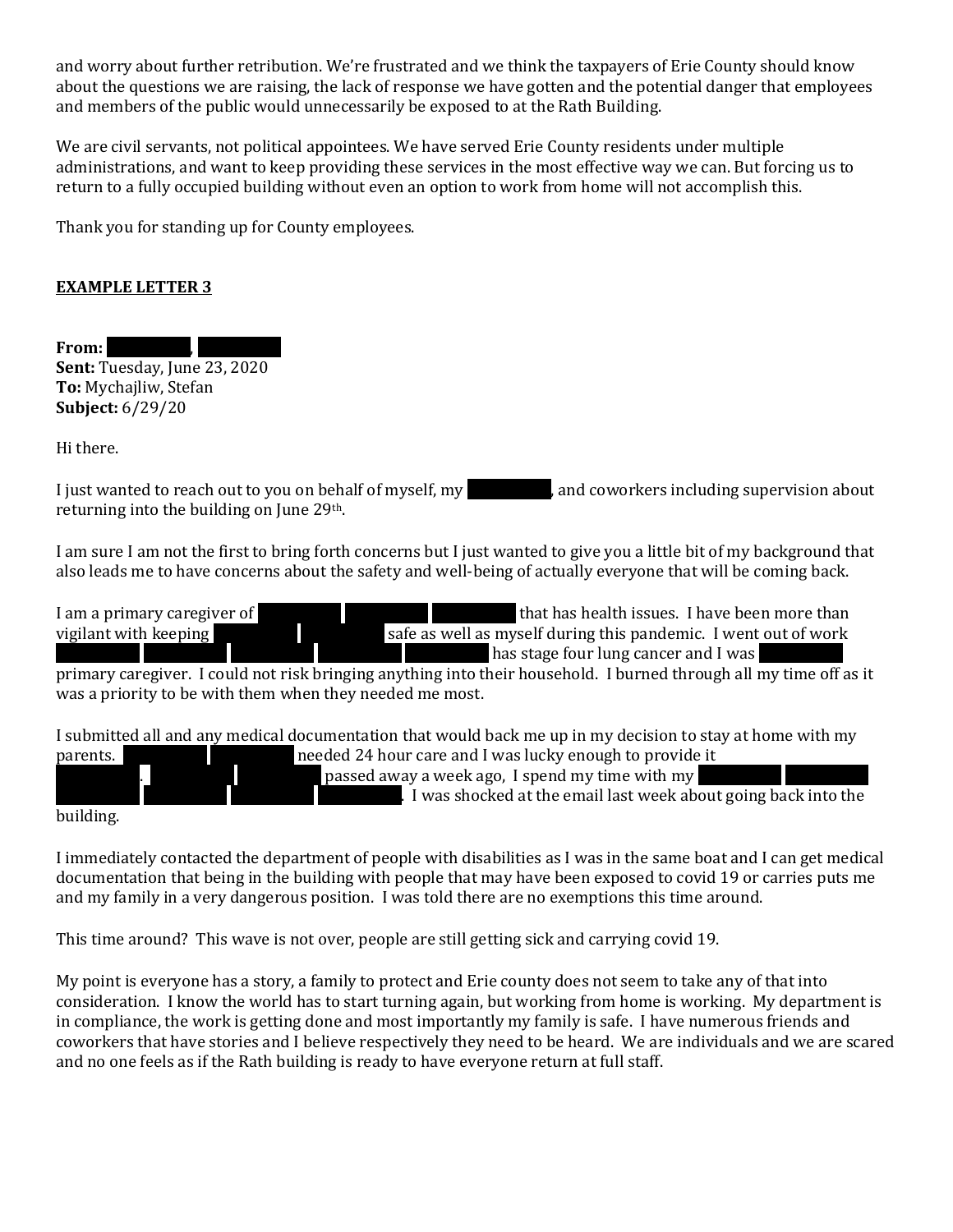I appreciate you taking the time to read my story. I would love to reach out to anyone that may also be interested in hearing it? In hopes that something can be done because I know as well as the majority of those returning we don't feel safe.

Thank you for your time  $\odot$ 

-- **REDACTED REDACTED**

# **EXAMPLE LETTER 4**

From:

Sent: Wednesday, June 24, 2020 To: Mychajliw, Stefan <Stefan.Mychajliw@erie.gov> Subject: 6/24/20

Hello,

I felt I needed to reach out to you about my concern for returning to the Rath building on June 29th. I also know of many other coworkers that have the same concerns.

While working from home I was diagnosed with a

. I am under a doctor's care and I have FMLA in place, however I have concerns for my health being in the building at full staff. I know I am unable to receive an exception at this time that would enable me to continue to work from home.

I work in a cubicle that is not six feet from the coworkers on either side of me and have not been informed on how I will be protected.

We are under a waiver for the face to face interviews at this time and there has been no talk about our safety once that waiver is lifted. I myself, and several coworkers will be uncomfortable with having a client less than six feet from them in their cubicle.

I appreciate you taking the time to read my letter and I am asking for reconsideration on brining everyone back into the building all at one time.

Thank you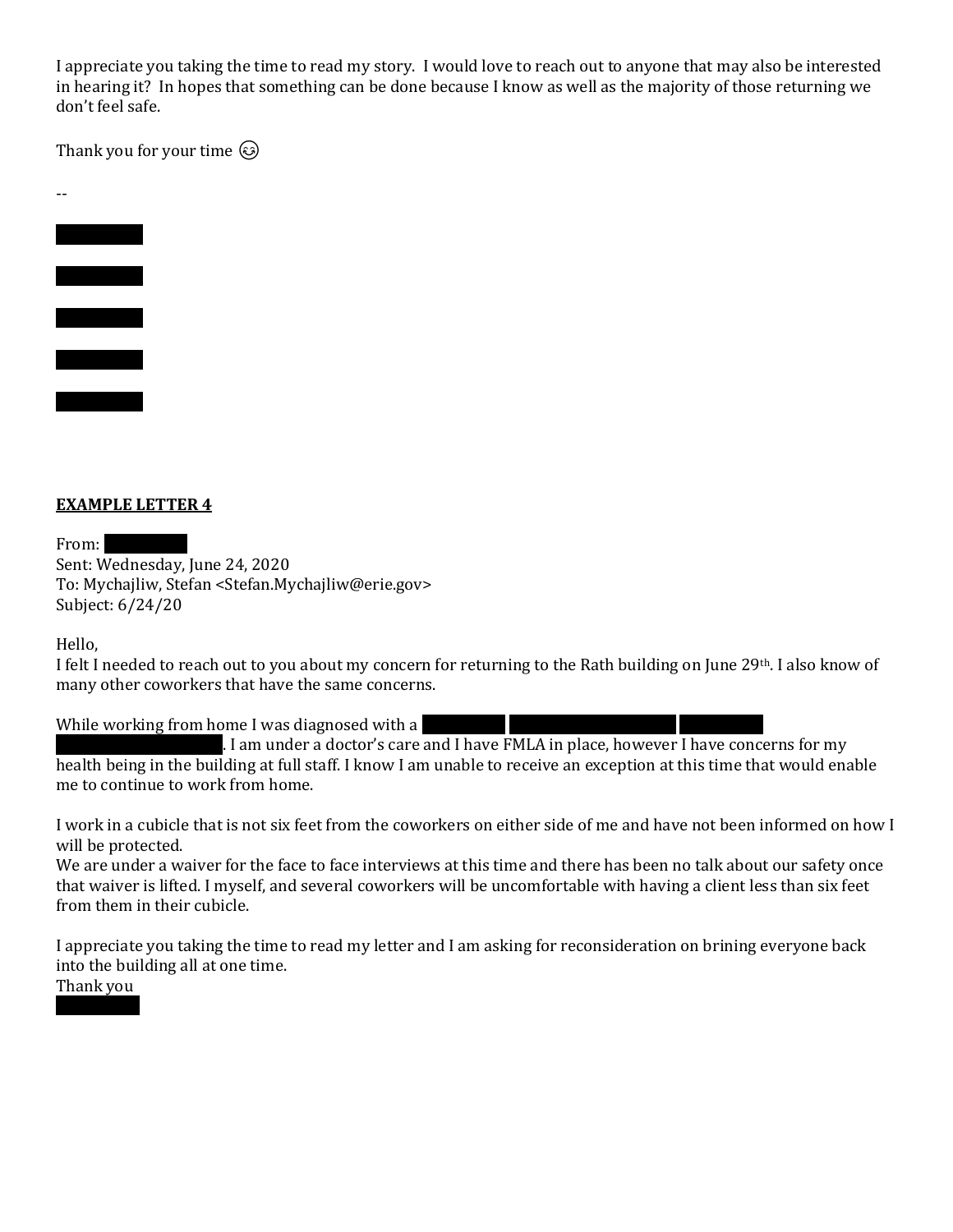#### **EXAMPLE LETTER 5**

#### **From:**

**Sent:** Thursday, June 18, 2020 **To:** Mychajliw, Stefan <Stefan.Mychajliw@erie.gov> **Subject:** Return to work

#### Good morning Mr. Mychajliw,

My name is **REDACTED REDACTED REDACTED And I am a** REDACTED in the REDACTED Department. I have work for for vears now. The reason I am contacting you is my concern about returning to the Rath Building. My two sisters and I have been taking care of REDACTED REDACTED REDACTION REDACTION REDACTION REDACTION REDACT REDACTED REDACTED REDACTED REDACTED REDACTED REDACTED REDACTED. REDACTED. REDACTED. RED. RED. RED. RED. RED. R leaving behind our this year. **Redacted Redact Redaction** and I have taken every precaution to stay safe from Covid 19 to insure we brought nothing into **REDACTED REDACTED REDACTED** home. I am deeply afraid that once I enter the Rath Building I can no long feel confident that would still be true. One of my other

for four years and has amazed so many in

We are a very close family and we are truly heartbroken that we have lost the Rock of our family. the Medical field for his will to live. Everyone that met **REDACTED REDACTED REDACTED** instantly fell in love

, as they were always together.

Now is not the time that we can leave  $\overline{R}$ greatly appreciated.

works for also so **REDACTED also so REDACTED also so REDACTED is in the same situation I am in.** 

Thank you,

# **EXAMPLE LETTER 6**

REDACTED REDACTED

From: **Sent:** Monday, June 1, 2020 **To:** Mychajliw, Stefan <Stefan.Mychajliw@erie.gov> **Subject:** Remote Work

# Good Afternoon,

| in the 1.1 I have been with the County since<br>My name is<br>$\blacksquare$ I am a                                 |
|---------------------------------------------------------------------------------------------------------------------|
| . I am a valued and hardworking employee<br>, the entire time in                                                    |
| . I have received an<br>and also an                                                                                 |
| from one of the previous Commissioners. I never could have                                                          |
| imagined all the changes that have taken place during my employment with the County, especially the most recent     |
| change which is working remotely. I have been working from home since April<br>.2020. I am a                        |
| and a                                                                                                               |
| (who is currently living and working in<br>). I am so grateful to be able<br>and the control of the control of      |
| to have had the ability to work remotely, to be able to keep myself and my<br>safe during the Covid 19              |
| Pandemic, to continue to earn a full paycheck and to continue to take care of our<br>clients. My                    |
| department heads (                                                                                                  |
| the office to working remotely practically seamless. My immediate Supervisor<br>has been an                         |
| incredible support throughout the day answering questions, making sure time is approved and reviewing my            |
| cases. I have not abused this privilege. I work my full 6.5 hours a day, taking my two 15 minute breaks and my hour |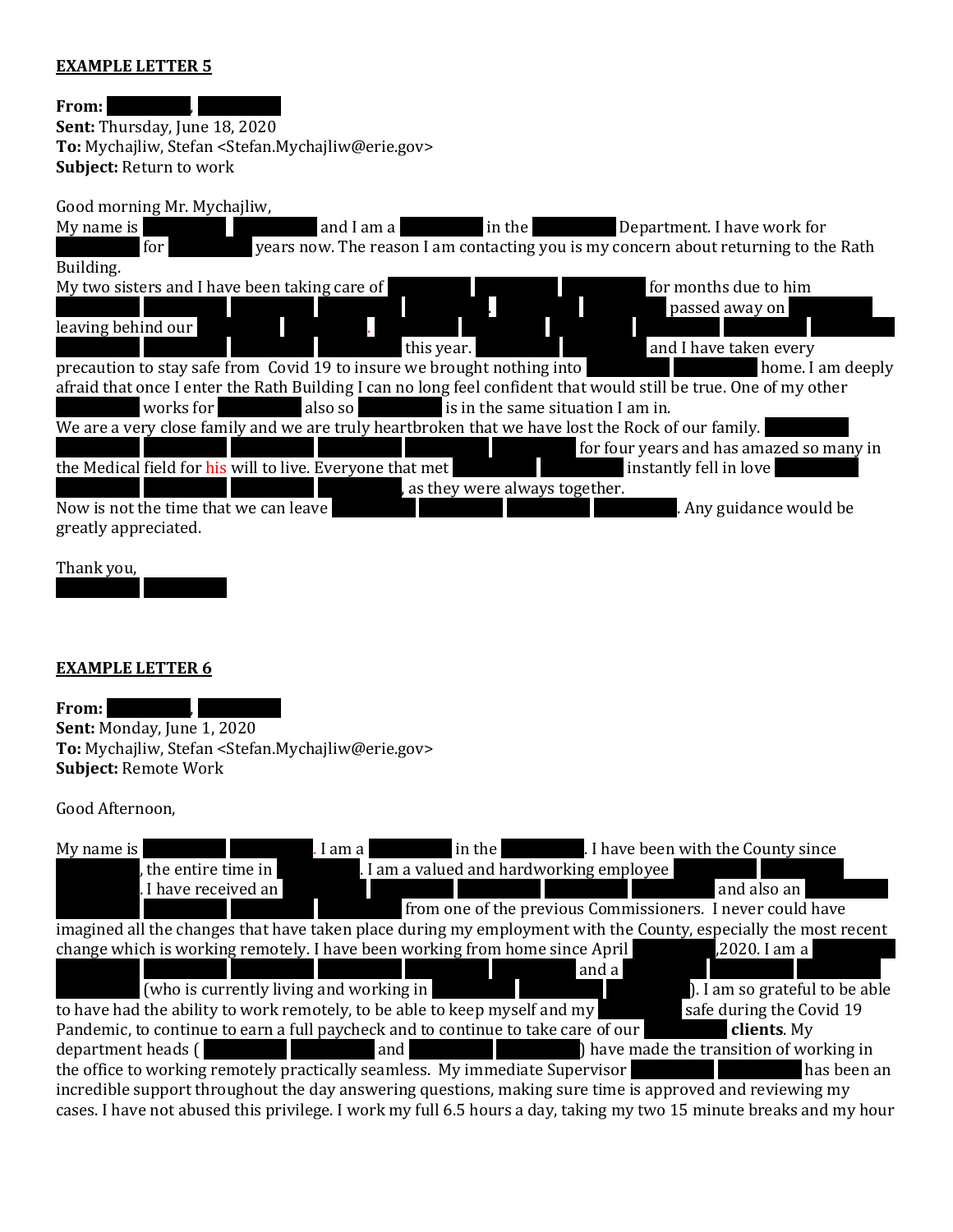lunch. I have been just as productive if not more working remotely. My daysheets and my Supervisor will attest to that.

I am so thankful that you are trying to bring awareness to possibly allow this remote work to continue. My

Summer Camp is not operating this year and I have no other option for childcare for her. I received notification from her school district in that they aren't even sure what the plan is as far as resuming school in the Fall. I am scared. I am worried that the work from home accommodation at some point will not be able to continue and I will be faced with having to exhaust all my time to be able to stay home with her. Once my time runs out I am worried that I will not have a paycheck. I wanted to email you to put a human "face" to this pandemic. These problems are real. My anxiety and fear over my employment are real. I am certain I am not the only one in this position. I wanted you to hear my story so you would know how beneficial it has been for me to work remotely. I honestly don't know what I would have done had I not been able to be home. I understand that not all jobs within the county are not able to be performed remotely but mine can be. I hope hearing a little piece of my story will encourage you to continue to speak up for county employees in regards to working remotely.

#### Thank you so much,

REDACTED REDACTED



# **EXAMPLE LETTER 7**

| From:                              |  |
|------------------------------------|--|
| <b>Sent: Monday, June 08, 2020</b> |  |
| To: Mychajliw, Stefan              |  |
| <b>Subject: REMOTE WORK</b>        |  |

Good Morning Sir,





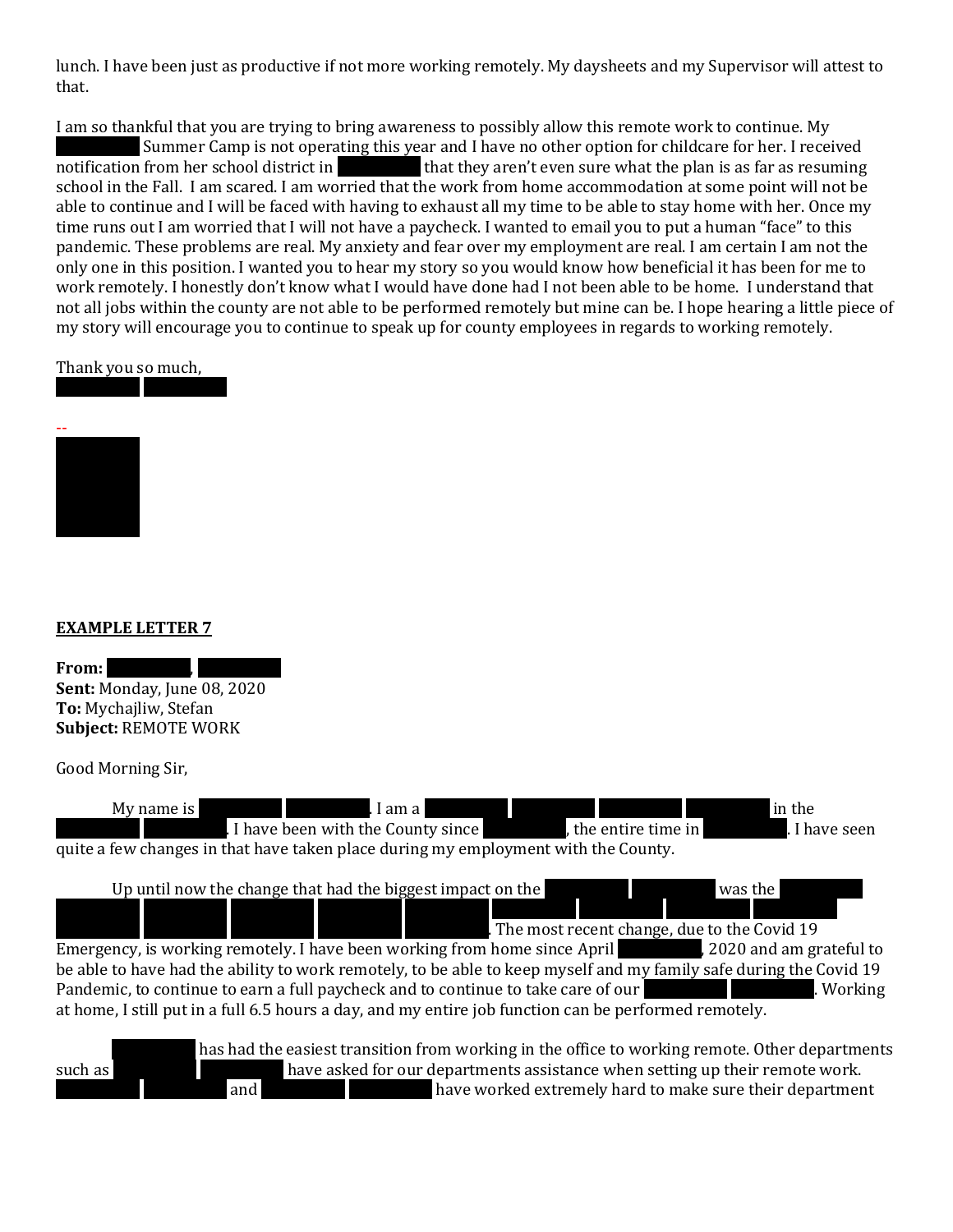runs smoothly and that clients are still taken care of. As we do not see clients there is no need for us to return to the office.

As a person with health issues, I am worried that the work from home accommodation at some point will not be able to continue. Every now and then due to my health issues, I unfortunately have to "call" in and take time off. I have not had to use any sick time since I have been working from home. I have found that even when I have a bad night, working from home allows me to still put in a full day of work and I do not have to take a sick day. I am quite sure I am not the only one in this situation.

I wanted to relay my experience with work from home so you would know how beneficial it has been for me, and the County, to work remotely. I understand that not all jobs within the county are not able to be performed remotely but mine can be. I hope by hearing of my experience with remote work, it will further encourage you to continue to speak up for county employees in regards to working remotely.

Thank you for your time and consideration,

#### **EXAMPLE LETTER 8**

REDACTED REDACTED

**From:** 

**Sent:** Wednesday, June 24, 2020 **To:** Comptroller <Comptroller@erie.gov> **Subject:** FW: Concerns regarding returning to the Rath Building **Importance:** High

I have several concerns regarding returning all staff to the Rath building on 6/29.

The Rath building has a history of not properly or professionally cleaned. During this crisis, cleanliness is more important than ever. The notice received on Friday afternoon states maintenance staff will concentrate on common areas but offices should be disinfected by the office staff. A professional cleaning crew should be brought in on a regular basis to protect our staff. I would imagine these steps are taken in higher floors of the building.

There are reports that the proper procedures of wearing of masks, social distancing and taking of staffs' temperatures are not being followed. Staff temperatures are not being taken when entering the building. Social distancing will be very difficult in an office of our size with the large number of staff in our office. Employees have complained about the issues of wearing a mask for 8 hours a day. Masks cause discomfort, breathing issues, fogging of eye glasses, soreness of straps around one's ears.

Other issues include staff that cannot acquire child care during the crisis. Availability of day cares and summer camps have been greatly reduced or are very costly. Relatives cannot be relied on as they are reluctant to be near children of some working in the building especially older relatives.

A number of our staff including myself, rely on public transportation. Commuting with large groups of people heightens the possibility of becoming infected and then bringing the virus into the building, our office or homes.

There have been staff members that have tested positive for the virus in our office. Common sense would be to not bring in more staff where the virus was present.

The solution to these issues is to continue and increase the number of staff working remotely. This is the safest and most effective measure. Staff working remotely in the REDACTED REDACTED REDACTED REDACTED REDACTED REDACTED REDACTED  $\sim$  REDACTED REDACTED REDACTED REDACTED REDACTED REDACTION REDACTION REDACTION REDACTION REDACTION R incredibly productive. The backlog of paperwork has been eliminated. Customer service call levels have never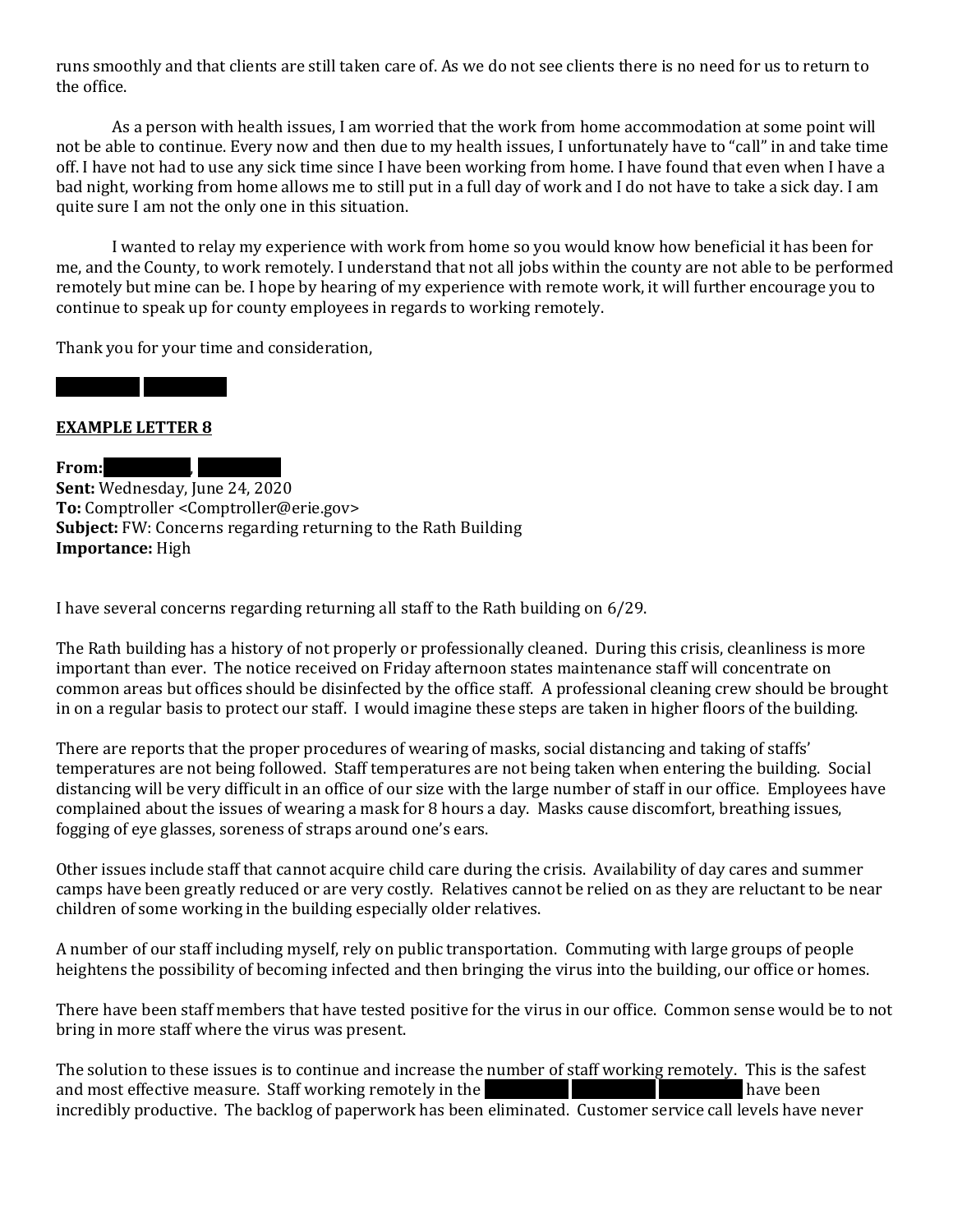been greater. Staff production while working remotely is recorded and can easy be tracked with technology. We have treated our staff like responsible adults and they responded as such.

Wellness of our staff and their families should be of the highest priority. A SF-TIC principle is taking care of your mental well being along with your physical well- being. Working remotely helps promote this. The constant threat of the virus creates anxiety and stress.

Working remotely produces many benefits:

- Reduction of wear and tear on buildings, roads, equipment, utilities, etc., which creates cost-savings
- Creates a paperless environment.
- Most importantly, keeps our staff safe

The Covid crisis is not over and it is reported there will be a second wave soon. The County should do everything in its power to keep staff and clients safe. Bringing staff back to the building while we have proven the department can continue to provide services at a high level with remote staff, does not make sense.

It is disheartening to feel that upper management is not making every effort for the well-being of their staff. Our staff should be commended for the work they have successfully completed under these trying times. I'm very proud of our **REDACTED REDACTED REDACTED REDACTED** for their accomplishments and dedication during the crisis. Being brought back into an unhealthy building is irresponsible and a slap-in-the-face to our staff.

Putting our staff and their families in harm's way while there are procedures in place to continue to function remotely and provide services at a high rate is unconscionable.

Our office contained staff that tested positive for Covid. If our office is 100% staffed, more people will catch the virus, become sick or worse.

Thanks for your time regarding this matter,

# **EXAMPLE LETTER 9**

REDACTED REDACTED

From: **Sent:** Wednesday, June 24, 2020 **To:** Comptroller <Comptroller@erie.gov> **Subject:** Concerns related to the return to onsite order for June 29

Greetings Comptroller Mychajliw,

First of all, thank you for your service, and thank you for taking the time to hear workers' concerns regarding the County Executive's order to return onsite June 29th, and cancellation of the work at home program during the continuing COVID-19 global pandemic.

In the simplest of terms, the above forces me to choose between my life and my livelihood, which is really no choice at all. Let me explain.

| I am al                                             |  | in the |       |                                                                                                         | I have been |
|-----------------------------------------------------|--|--------|-------|---------------------------------------------------------------------------------------------------------|-------------|
| working for the Department of Social Services since |  |        | . and | since                                                                                                   |             |
|                                                     |  |        |       | . This is not my first professional experience serving the people of Erie County, however. My first job |             |
| was at the                                          |  |        |       |                                                                                                         |             |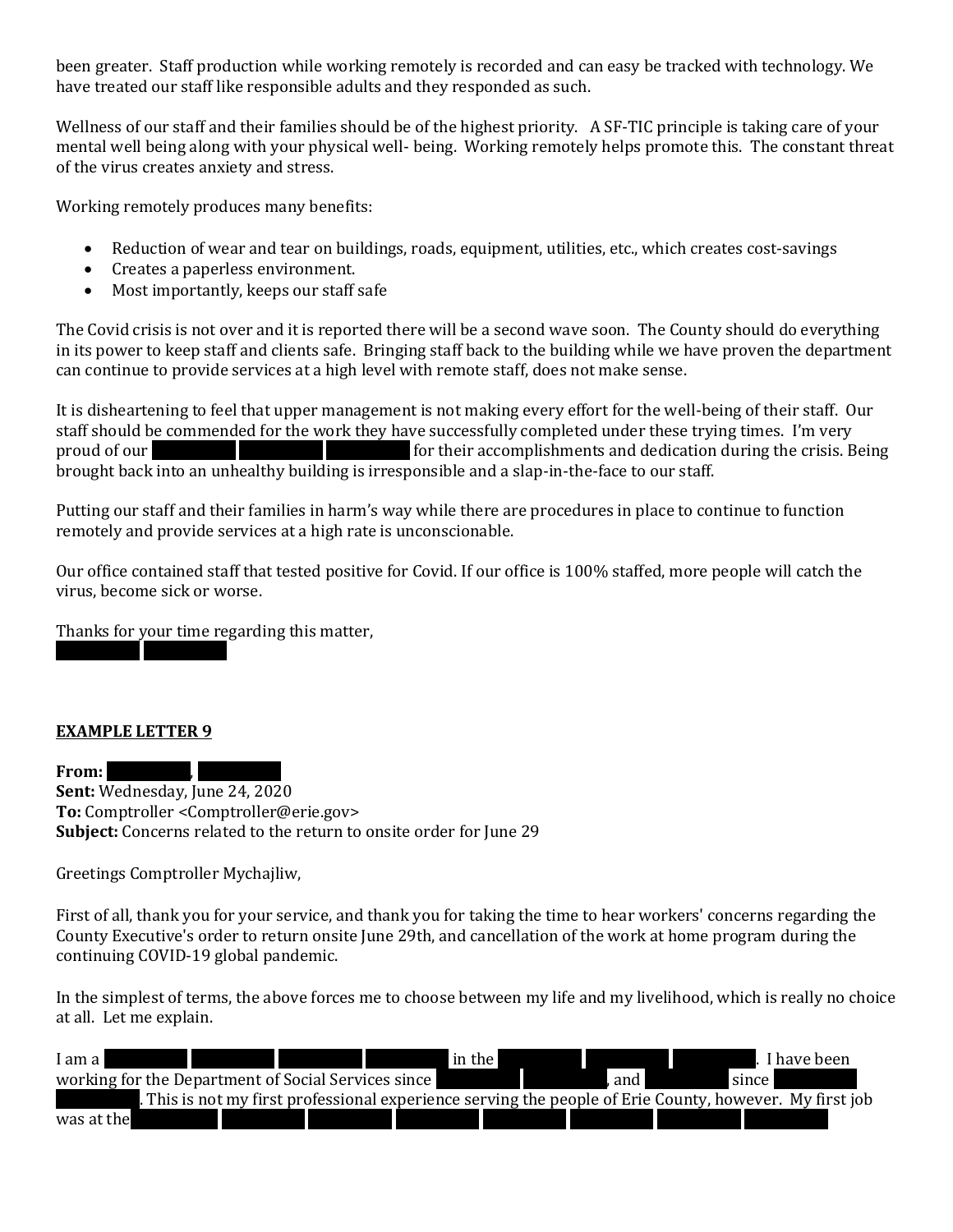**REDACTED REDACTED REDACTED REDACTED REDACTION REDACTION REDACTION REDACTION REDACTION REDACTION REDACTION REDACT** University, I returned to Erie County as a REDACTED for REDACTED REDACTED REDACTION REDACTION REDACTION REDACTED REDACTION REDACTION REDACTION REDACTION REDACTION REDACTION REDACTION REDACTION REDACTION REDACTION REDACTION pursue a career as a REDACTED, my dream, I took my commitment to customer service as well as serving our most vulnerable into REDACTED. Unfortunately, health problems ended my RED career. I was delighted to have the opportunity to return to Erie County service in Repart 1. All this background is \*just\* to give you some insight as to the kind of worker (the human resources) you will find in Fig. 1. I have many years of professionalism and quality education under my belt, and I bring those to my job every day.

I also have been a client. I know what it's like to be in a precarious financial situation. I know what it's like to be afraid. I know what it's like to need to be heard. And Comptroller Mychajliw, I bring that empathy and concern to my work with clients, whether talking to them on the phone as I have been since the work at home program initiated in April, or in processing their cases, as I have been doing faithfully as well. I believe I am just the kind of worker and Erie County would want to keep. But unfortunately, and confusingly, and maddeningly, my employer is asking me to choose between my own life and my livelihood. by ordering the end of work at home and return to full staffing onsite. Sadly, for me, this is no choice at all.

Erie County is often known for leading best practices. I have found this to be true in many positions and trainings throughout the years. Yet here, now, when every expert and every report states unequivocally that social distancing and reduction of staffing is the best and safest way to slow the spread of this deadly virus, the administration is shockingly ordering us back to full staff in a space where, to be frank, we are unable to keep 6 feet from each other, and where cleanliness has never really been a priority. We have to share restrooms, hallways. We will have to eat at our desks while removing our masks. Share printers. The list goes on. For someone like myself who has several at-risk factors for dying from COVID-19, as does my whom I care for (and who herself served Erie County for **REDACTED years)**, it is just too terrifying to report onsite. I will have to exhaust my time, and tragically leave county service. And likely go back on public aid.

But beyond that, the work at home program has been a success for REDACTED REDACTED REDACTED REDACTED REDACTED REDACTED REDACTED REDACTED REDACTED REDACTED RED. And Eric County has an opportunity to lead the way once again in terms of best practices in customer service delivery and worker advocacy by keeping the program. Not only does it ensure my own and others' health, well-being, and safety, it keeps onsite staff safer by reducing numbers onsite, and it keeps clients who do need to visit the building that much safer as well.

Notice I do not say "return to work." That is purposeful. Comptroller Mychajliw, I have been working. I have been working very hard every day since the program began. I have used my own resources without objection or hesitation in order to make this work (phone, computer, wifi, office supplies, etc.). I have held myself accountable as have my supervisors. I use the Jabber chat to track my time, I submit daysheets that are checked against my work handed in daily, and DISS records all of my remote computer work. I am accountable. To signal to the public that "we can't keep track of workers" or "we don't know what workers are doing" is disingenuous and false. Since working at home I have learned and adapted to a whole new workflow and I have excelled. My error rate is down and my productivity is actually increasing. This translates to better service to our clients (ironically, in , the elderly and disabled, or the most at-risk population) and it saves money in the long run as I am sure you can attest.

Comptroller Mychajliw, I respectfully ask you to advocate for workers' health, safety, and well-being by advocating for the work at home program to continue. I pray that I will not have to choose to leave a job that I love and am good at. Please do not hesitate to contact me at 716-  $\blacksquare$  to discuss this any further. I permit you to use my name should you need to. Once again, thank you for your continued service, and for your time and attention.

Respectfully,

REDACTED REDACTED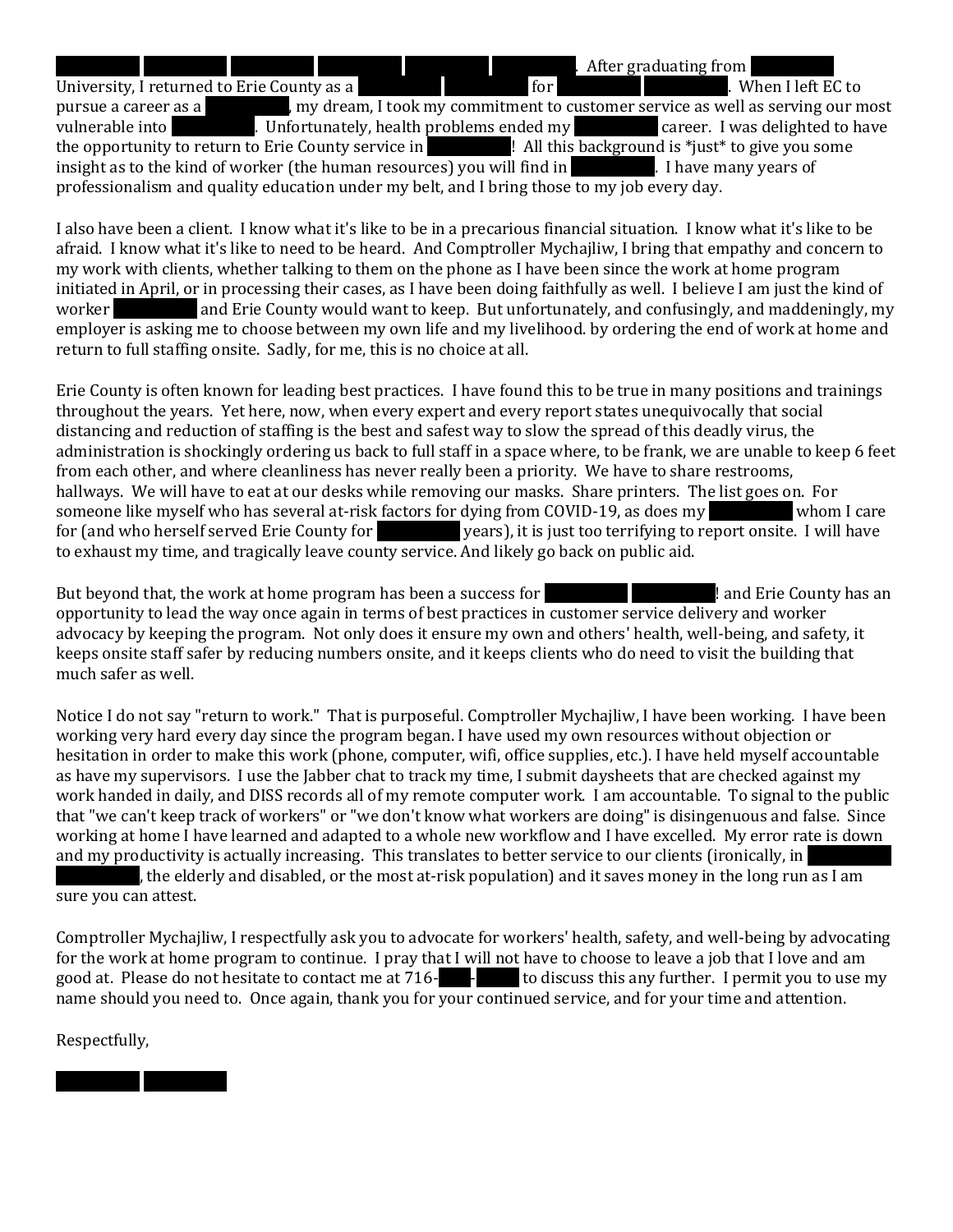#### **EXAMPLE LETTER 10**

**From:** 

**Sent:** Wednesday, June 24, 2020 **To:** Mychajliw, Stefan **Subject:** Returning to the Rath building after Covid19

Hello Mr. Mychajliw, my name is Redacted Repairs Redaction Redaction Repairs on the REDACTED subsets on the REDACTED s on the REDACTED s on the REDACTED s on the REDACTED s on the REDACTED s on the REDACTED s on the REDACT floor in the Rath building in the **REDACTED department.** It was suggested that I could voice my concerns to you via email, regarding the return of all workers to the building on 6/29/20.

I know many of us have concerns regarding the return to the building full staff. Concerns such as social distancing, elevators, restrooms, equipment and childcare issues. My biggest concern is with child care and no accommodations for working from home. We started out as just county workers and overnight we became essential workers and continued to work in the building with clients until finally it was closed to clients coming up to other floors than the first floor. We immediately began working from home to issue the benefits at a rapid pace due to the pandemic.

Well now the pandemic is winding down and we are no longer essential I suppose and must return to the normal. However there is no normal at this time. My personal issue is that I have

children at home and they do not have programs or school to return to. I have one son needs services and the school is providing them via zoom and virtual classroom. Unfortunately, isn't able to do this on **REDACTED own.** I cannot obtain childcare for him as they would not accept into a typical daycare at **REDACTED age and would not provide a one on one aide to get** REDACTED and REDACTED age and would not provide a one on one aide to get into **REDACTED virtual classrooms all day long, not to mention the cost of childcare. I have been working from** home since March and have been able to help  $\blacksquare$ , however, I would not be able to do that from the Rath building.

When I reached out to ask about accommodations I was told absolutely not and if need be take a leave of absence. So from essential to take a leave and not a worry that I could not afford such a leave from work. We have been productive working from home for all of these months, which I would think is cost effective for the county and the workers as well. Even if I had a typical child, the care centers are only working at 50% currently and finding one is difficult.

In closing I am asking for some type of joint effort between the employees and the county executives to figure out how we can resolve these concerns. Any assistance you can give me would be very much appreciated. Thank you for your time and consideration.

# REDACTED REDACTED

#### **EXAMPLE LETTER 10**

From: **Sent:** Wednesday, June 24, 2020 **To:** Mychajliw, Stefan **Subject:** Remote Work

Dear Mr. Mychajliw,

Thank you for taking the time to read the emails from the workers of Erie County. Taking the time to want to represent them for a just cause. Also, for just caring about the workers of Erie County government.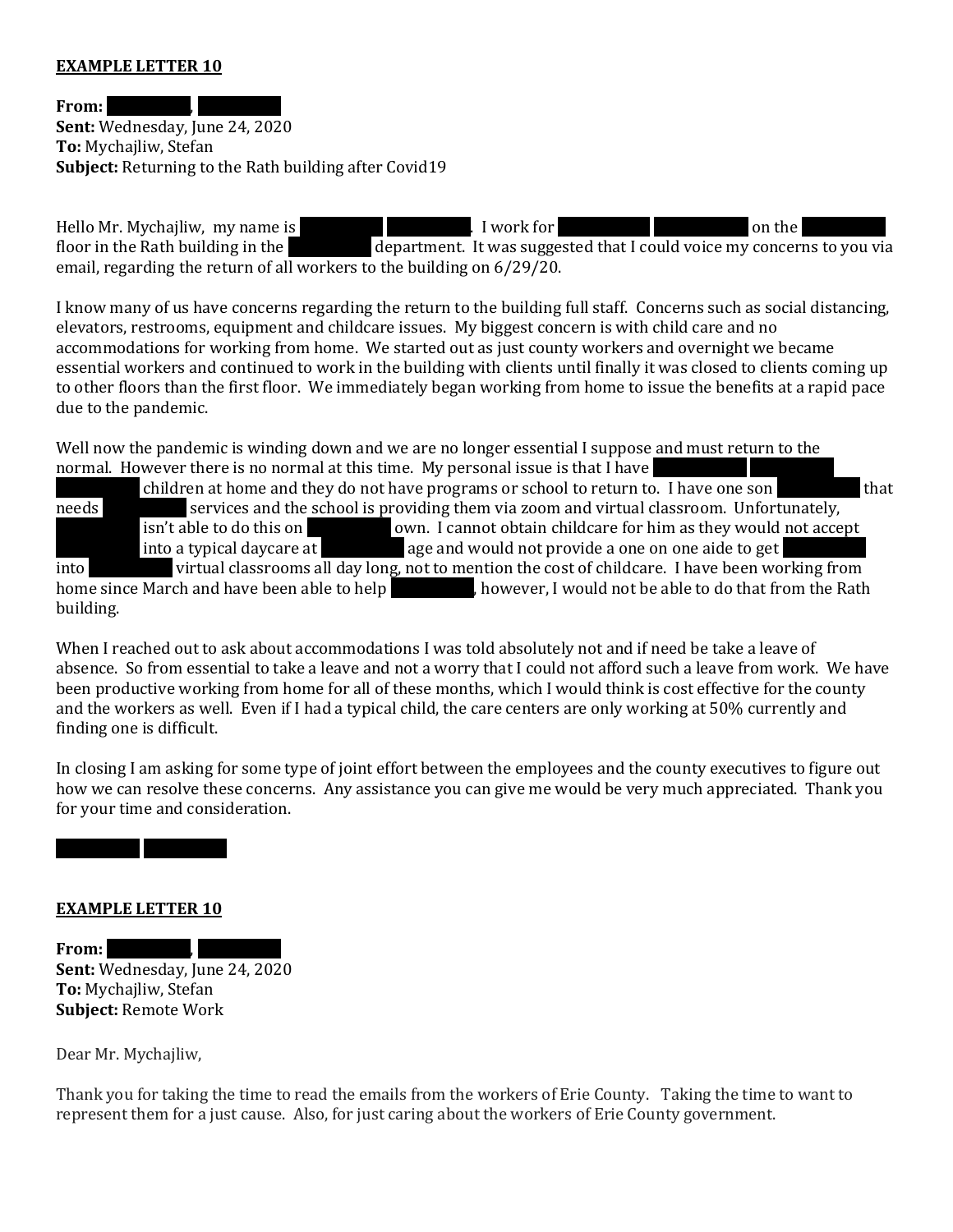I have been an employee for Erie County for over **REDACTED** years. I have worked for RepACTED, Erie County heta most of my years have been spent at Erie County **Redacted Reparts 1** and Reparts 1 have also

been involved with CSEA for over **REDACTED years in various roles.** In the past three months, I have never been more disappointed in either one.

I'll start with the county first, I feel my work is my second home, I spend more time at work, then I do my own home, especially if I work overtime. In one week I can put in anywhere from 37.5 hours to 55.00 hours. I don't want to be told that thermometers are not in the budget, I priced them, they are only \$29.00 for a good no-contact thermometer. You can have one at each entrance. As for who will be taking the temperatures of employees and clients, ask the National Guard to assist, they are assisting Nursing homes. I don't want to hear that plexiglass dividers aren't in the budget. They are roughly \$59.00 a piece for Sneeze Guard 16 X 16 divider, we are being told as long as there are six squares between a desk, that is sufficient. What happens, when someone sneezes and it sprays, not everyone is wearing a mask, employees are getting notes from doctors so they don't have to wear masks. Why can't we ask clients to wear masks upon entering the building? It is for our own protection and theirs.

No one is monitoring the elevators for capacity purposes. At the beginning and endings of shifts, employees are just going to pile on, they aren't going to care that there should only be four people. There are going to be conflicts between people, telling people to get off, and people aren't going too. Same with the bathrooms, the bathrooms weren't clean prior to COVID19, they aren't clean now. Mark Polancarz insists that the Rath building is clean, he insists that only the remote workers are making complaints, this is not true. The onsite workers have been complaining all along.

Remote workers have been working at home since mid-March, productivity has increased in most departments, if not all. Mr. Polancarz insists there is no way to track how we work or what we are doing during the day. I object to his allegations. Our supervisors, check our day-sheets against what we submit to them in their supervisor folders. We are on the "jabber" system all day, they can get a hold of us through that at any point. We are supposed to sign off for breaks and lunch only. If they wanted to, they could have the help desk pull up our key strokes for the day. We also have staff meetings on Microsoft Teams. If you aren't producing, they will bring you back onsite. As a union rep, I have seen this happen.

I also feel virtual work is the way of the future. Many companies are doing it, I also am a

REDUACTED REDACTED REDACTED. We were not allowed to go on base at all through the months of April, May and June. Our drills were virtual. We signed in through Zoom with our supervisor, sign out at the end of the day and work on a virtual desk top through out the day, just like the counties. July is even a virtual UTA if you don't feel comfortable coming in. They want the least foot traffic on the base.

I have spoken to friends and family who work at different companies, for example Lawley is not bringing their personnel back 100% not at least until September. They are only going in twice a week. Merchants Insurance company, they aren't going back until after September 4th, they are all working virtually. The IRS, City of Buffalo is working virtually.

The benefits of remote working are saving on parking, there a reduction of traffic on the road, fewer office politics, less electricity used, save on office products, workers save on child care, workers use less sick, PL and vacation time. Just to name a few!

There are many workers now that don't know what to do about child care because summer camps are closed and day cares are at full capacity, because they are regulated only to take a certain percentage and honestly do you feel comfortable sending your children somewhere you don't know?

Now for the union,  $I$  get asked all these questions and more from my co-workers and workers I don't even know. I ask my above me what are we doing for our members.....crickets! I ask how the safety